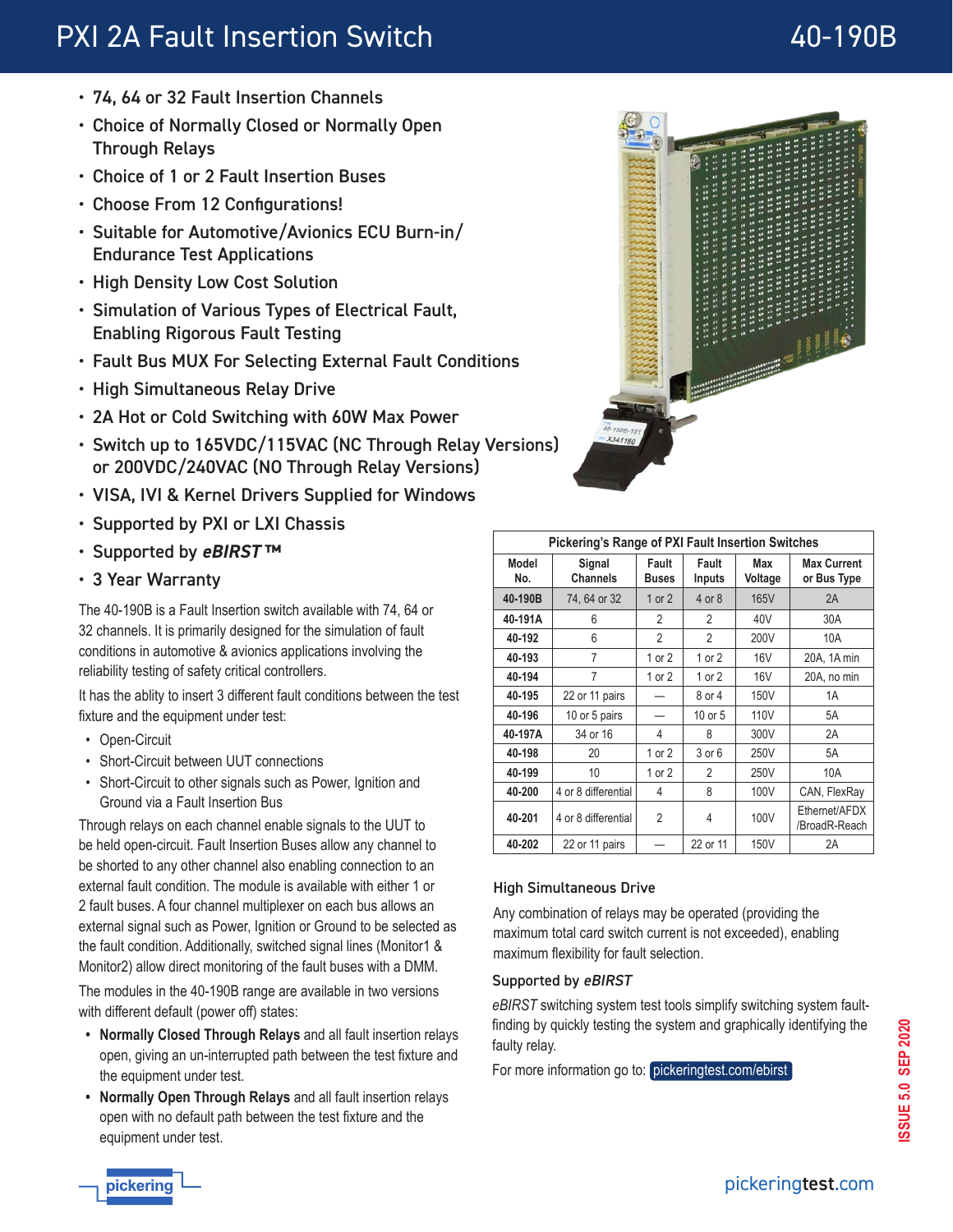# **Overview**



**Versions With Normally Closed Through Relays**



pickering



**40-190B-102 Dual Bus, 64-Channel Fault Insertion Switch Schematic (40-190B-101 Has 1 Fault Bus)**



pickeringtest.com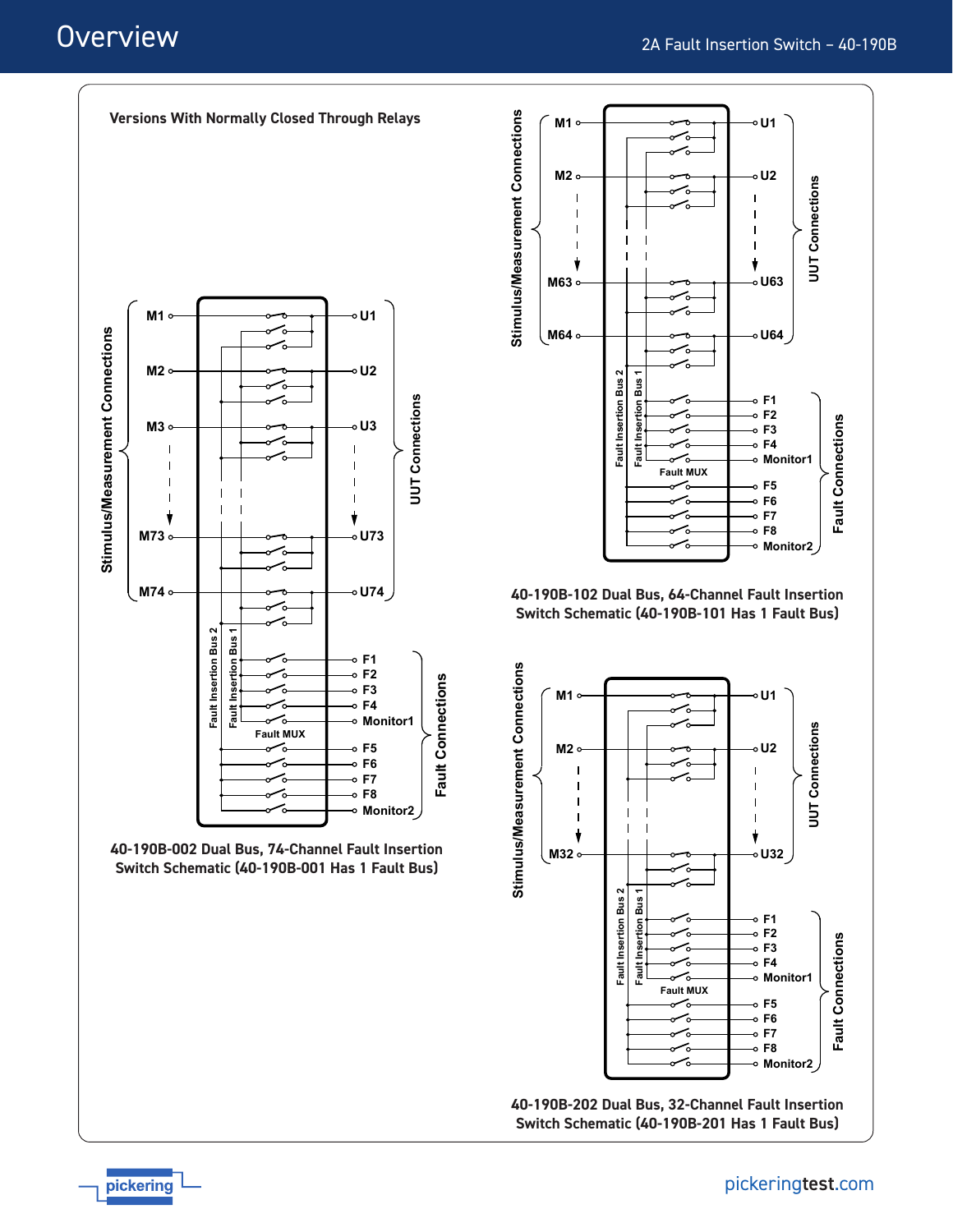# **Overview**



**Versions With Normally Open Through Relays**





**40-190B-402 Dual Bus, 64-Channel Fault Insertion Switch Schematic (40-190B-401 Has 1 Fault Bus)**



**40-190B-502 Dual Bus, 32-Channel Fault Insertion Switch Schematic (40-190B-501 Has 1 Fault Bus)**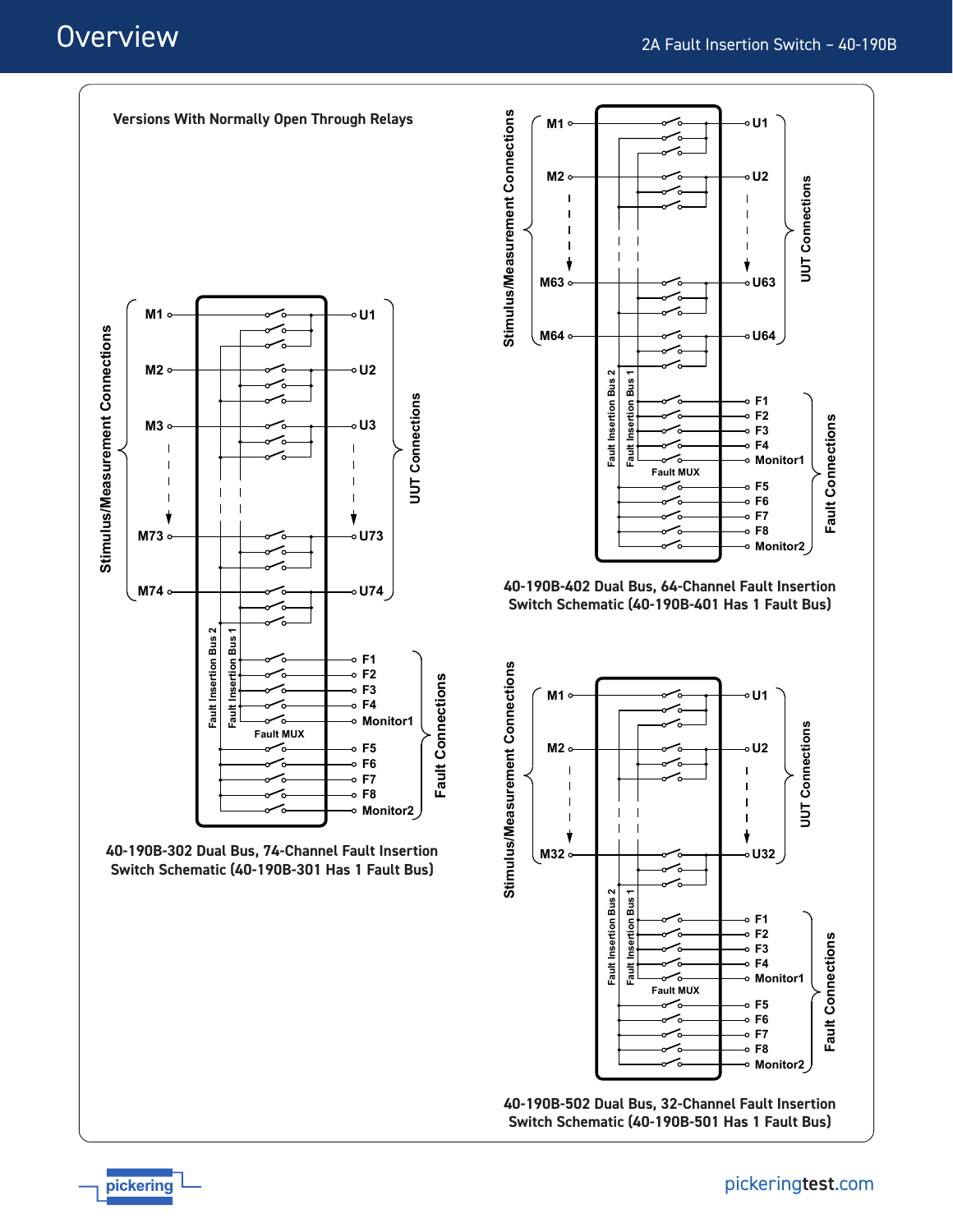# Relay Type

The 40-190B is fitted with high quality electro-mechanical relays with palladium-ruthenium gold covered contacts. A spare relay is built onto the circuit board to allow easy maintenance with minimum downtime.

### Switching Specification -

#### Versions With Normally Closed Through Relays

| Switch Type                    | Electro-mechanical             |
|--------------------------------|--------------------------------|
| Contact Type:                  | Palladium-Ruthenium.           |
|                                | <b>Gold Covered Bifurcated</b> |
| Max Switch Voltage:            | 165VDC/115VAC*                 |
| Max Power:                     | 60W                            |
| Max Switch Current:            | 2A                             |
| Max Continuous Carry Current:  | 2Α                             |
| Max Pulsed Carry Current       |                                |
| (for a single switch path):    | 6A for 100ms                   |
|                                | (up to 10% duty cycle)         |
| Max Total Card Switch Current: | 64A †                          |
| Max number of simultaneously   |                                |
| operated relays:               | No Limit                       |
| Initial On Path Resistance:    | 150m $\Omega$ typical          |
| Off Path Resistance:           | $>10^9$ O                      |
| Thermal Offset:                | <5µV per relay                 |
| Operate Time:                  | $<$ 3 $ms$                     |
| Expected Life (operations)     |                                |
| Very low power signal load:    | $>1x10^8$                      |
| Low power load (2W):           | $>1.5x107$ (0.1A 20VDC)        |
| Medium power load (30W):       | (1A 30VDC)<br>$>5x10^6$        |
| Full power load (60W):         | (2A 30VDC)<br>$>1x10^5$        |

\* For full voltage rating, signal sources to be switched must be fully isolated from mains supply and safety earth.

† Applies to PXI chassis installation (please contact sales office for use in alternative platforms).

# Bandwidth Specification - Versions With Normally Closed Through Relays

| M to U path:    | >35MHz typical at 50 $\Omega$ impedance |
|-----------------|-----------------------------------------|
| ∣ Fault path: l | >7MHz typical at $50\Omega$ impedance   |

#### Switching Specification -

|  |  | Versions With Normally Open Through Relays |  |  |  |
|--|--|--------------------------------------------|--|--|--|
|--|--|--------------------------------------------|--|--|--|

| Switch Type                    | Electro-mechanical             |
|--------------------------------|--------------------------------|
| Contact Type:                  | Palladium-Ruthenium,           |
|                                | <b>Gold Covered Bifurcated</b> |
| Max Switch Voltage:            | 200VDC/240VAC*                 |
| Max Power                      | 60W                            |
| Max Switch Current:            | 2Α                             |
| Max Continuous Carry Current:  | 2A                             |
| Max Pulsed Carry Current       |                                |
| (for a single switch path):    | 6A for 100ms                   |
|                                | (up to 10% duty cycle)         |
| Max Total Card Switch Current: | 64A †                          |
| Max number of simultaneously   |                                |
| operated relays:               | No Limit                       |
| Initial On Path Resistance:    | $300 \text{m}\Omega$ typical   |
| Off Path Resistance:           | $>10^9$ O                      |
| Thermal Offset:                | <5µV per relay                 |
| Operate Time:                  | <3ms                           |
| Expected Life (operations)     |                                |
| Very low power signal load:    | $>1x10^8$                      |
| Low power load (2W):           | >1.5x107 (0.1A 20VDC)          |
| Medium power load (30W):       | (1A 30VDC)<br>>5x10°           |
| Full power load (60W):         | (2A 30VDC)<br>$>1x10^5$        |

\* For full voltage rating, signal sources to be switched must be fully isolated from mains supply and safety earth.

† Applies to PXI chassis installation (please contact sales office for use in alternative platforms).

#### RF Specification -

#### Versions With Normally Open Through Relays

| Bandwidth (-3dB):       | M to U Path:<br>Fault Path:          | 20MHz (typical)<br>6MHz (typical)        |
|-------------------------|--------------------------------------|------------------------------------------|
| Bandwidth (VSWR 1.5:1): | M to U Path:<br>Fault Path:          | 6MHz (typical)<br>1MHz (typical)         |
| Crosstalk (typical):    | 10kHz<br>$100$ kHz:<br>1MHz<br>10MHz | $-80dB$<br>$-60dB$<br>$-40dB$<br>$-20dB$ |
| Isolation (typical):    | 10kHz<br>100kHz:<br>1MHz<br>10MHz    | 70dB<br>65dB<br>60dB<br>40dB             |

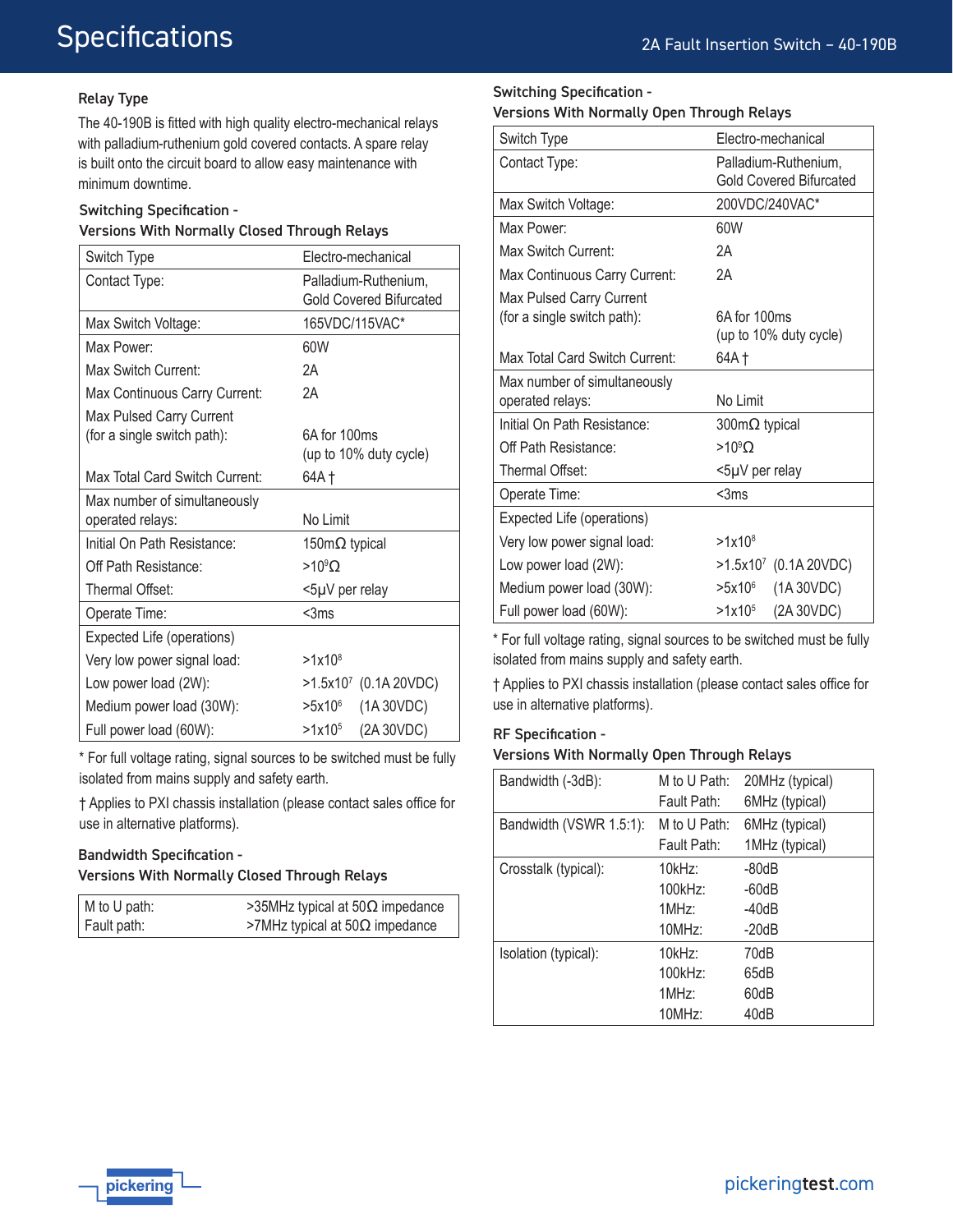2A Fault Insertion Switch – 40-190B

**Note:** The 40-190B is suitable for carrying signals such as CAN to 1Mbps & FlexRay to 20Mbps (10Mbps per channel path)

#### Power Requirements

| $+3.3V$ | $\mathbf{r}$<br>+υν | 2V<br>$-1$ |
|---------|---------------------|------------|
|         |                     |            |

#### Mechanical Characteristics

Single slot 3U PXI (CompactPCI card). Module weight: 380g (40-190B-002).

3D models for all versions in a variety of popular file formats are available on request.

#### **Connectors**

PXI bus via 32-bit P1/J1 backplane connector.

Signals via front panel 160-pin male DIN 41612 connector, for pin outs please refer to the operating manual.

We recommend that Pickering mating connectors are used with this module. They are designed to ensure there are no mechanical interference problems when used in a PXI chassis.

**Note:** The pinout of the 40-190B is not compatible with the pinout of the earlier 40-190 Fault Insertion Switch.

#### Operating/Storage Conditions

#### Operating Conditions

| <b>Operating Temperature:</b>           | $0^{\circ}$ C to +55 $^{\circ}$ C |  |
|-----------------------------------------|-----------------------------------|--|
| Humidity:                               | Up to 90% non-condensing          |  |
| Altitude:                               | 5000m                             |  |
| <b>Storage and Transport Conditions</b> |                                   |  |

| Storage Temperature: | $-20^{\circ}$ C to $+75^{\circ}$ C |
|----------------------|------------------------------------|
| Humidity:            | Up to 90% non-condensing           |
| Altitude:            | 15000m                             |

#### PXI & CompactPCI Compliance

The module is compliant with the PXI Specification 2.2. Local Bus, Trigger Bus and Star Trigger are not implemented.

Uses a 33MHz 32-bit backplane interface.

#### Safety & CE Compliance

All modules are fully CE compliant and meet applicable EU directives: Low-voltage safety EN61010-1:2010, EMC Immunity EN61326-1:2013, Emissions EN55011:2009+A1:2010.

#### Product Order Codes

Fault Insertion Switches With Normally Closed Through Relays

| Single Bus 74-Channel 2A: | 40-190B-001 |
|---------------------------|-------------|
| Dual Bus 74-Channel 2A:   | 40-190B-002 |
| Single Bus 64-Channel 2A: | 40-190B-101 |
| Dual Bus 64-Channel 2A:   | 40-190B-102 |
| Single Bus 32-Channel 2A: | 40-190B-201 |
| Dual Bus 32-Channel 2A:   | 40-190B-202 |
|                           |             |

Fault Insertion Switches With Normally Open

Through Relays

| 40-190B-301 |
|-------------|
| 40-190B-302 |
| 40-190B-401 |
| 40-190B-402 |
| 40-190B-501 |
| 40-190B-502 |
|             |

#### Product Customization

Pickering PXI modules are designed and manufactured on our own flexible manufacturing lines, giving complete product control and enabling simple customization to meet very specific requirements. Customization can include:

- Alternative relay types
- Mixture of relay types
- Alternative number of relays
- Different performance specifications

All customized products are given a unique part number, fully documented and may be ordered at any time in the future. Please contact your local sales office to discuss.

#### Support Products

#### eBIRST Switching System Test Tool

This product is supported by the *eBIRST* test tools which simplify the identification of failed relays, the required *eBIRST* tools are below. For more information go to: [pickeringtest.com/ebirst](http://www.pickeringtest.com/ebirst)

| <b>Product</b> | <b>Test Tool</b> | Adaptor    |
|----------------|------------------|------------|
| 40-190B        | 93-002-001       | 93-002-410 |

#### Spare Relay Kits

Kits of replacement relays are available for the majority of Pickering's PXI switching products, simplifying servicing and reducing down-time.

Product Relay Kit 40-190B (All versions) 91-100-001

For further assistance, please contact the Pickering sales office.

#### Mating Connectors & Cabling

For connection accessories for the 40-190B series please refer to the [90-001D](http://www.pickeringtest.com/content/downloads/datasheets/90-001D.pdf) 160-pin DIN 41612 Connector Accessories data sheet where a complete list and documentation can be found for accessories, or refer to the Connection Solutions catalog.

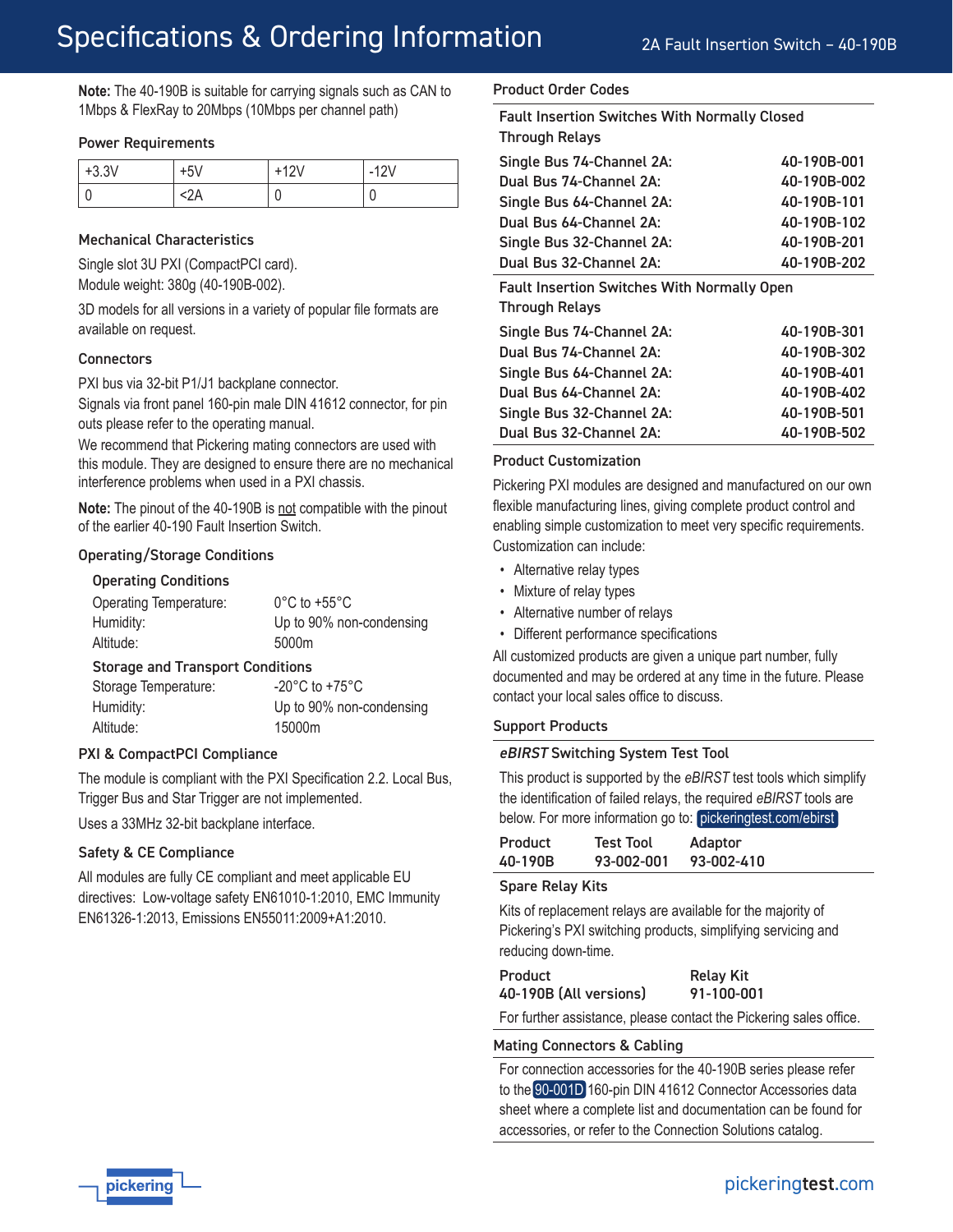# Supporting Products & Software

# Chassis Compatibility

This PXI module must be used in a suitable chassis. It is compatible with the following chassis types:

- All chassis conforming to the 3U PXI and 3U Compact PCI (cPCI) specification
- Legacy and Hybrid Peripheral slots in a 3U PXI Express (PXIe) chassis
- Pickering Interfaces LXI or LXI/USB Modular Chassis

# Chassis Selection Guide

#### Standard PXI or hybrid PXIe Chassis from any Vendor:

- Mix our 1000+ PXI switching & simulation modules with any vendor's PXI instrumentation
- Embedded or remote Windows PC control
- Real-time Operating System Support
- High data bandwidths, especially with PXI Express
- Integrated module timing and synchronization

#### Pickering LXI or LXI/USB Modular Chassis—only accept our 1000+ PXI Switching & Simulation Modules:

- Ethernet or USB control enables remote operation
- Low-cost control from practically any controller
- LXI provides manual control via Web browsers
- Driverless software support
- Power sequencing immunity
- Ethernet provides chassis/controller voltage isolation
- Independence from Windows operating system



### Connectivity Solutions

We provide a full range of supporting cable and connector solutions for all our switching products—20 connector families with 1200+ products. We offer everything from simple mating connectors to complex cables assemblies and terminal blocks. All assemblies are manufactured by Pickering and are guaranteed to mechanically and electrically mate to our modules.



Connectors & Backshells Multiway Cable Assemblies RF Cable Assemblies Connector Blocks







We also offer customized cabling and have a free online **Cable Design Tool** that can be used to create custom cable solutions for many applications.

Visit: [pickeringtest.com/cdt](http://www.pickeringtest.com/cdt) to start your design.

### Mass Interconnect

We recommend the use of a mass interconnect solution when an Interchangeable Test Adapter (ITA) is required for a PXI or LXI based test system. Our modules are fully supported by both Virginia Panel and MacPanel.

# Pickering Reed Relays

We are the only switch provider with in-house reed relay manufacturing capability via our Relay Division. These instrument grade reed relays feature *SoftCenter*™ technology, ensuring long service life and repeatable contact performance.

To learn more, please go to: [pickeringrelay.com](http://www.pickeringrelay.com)